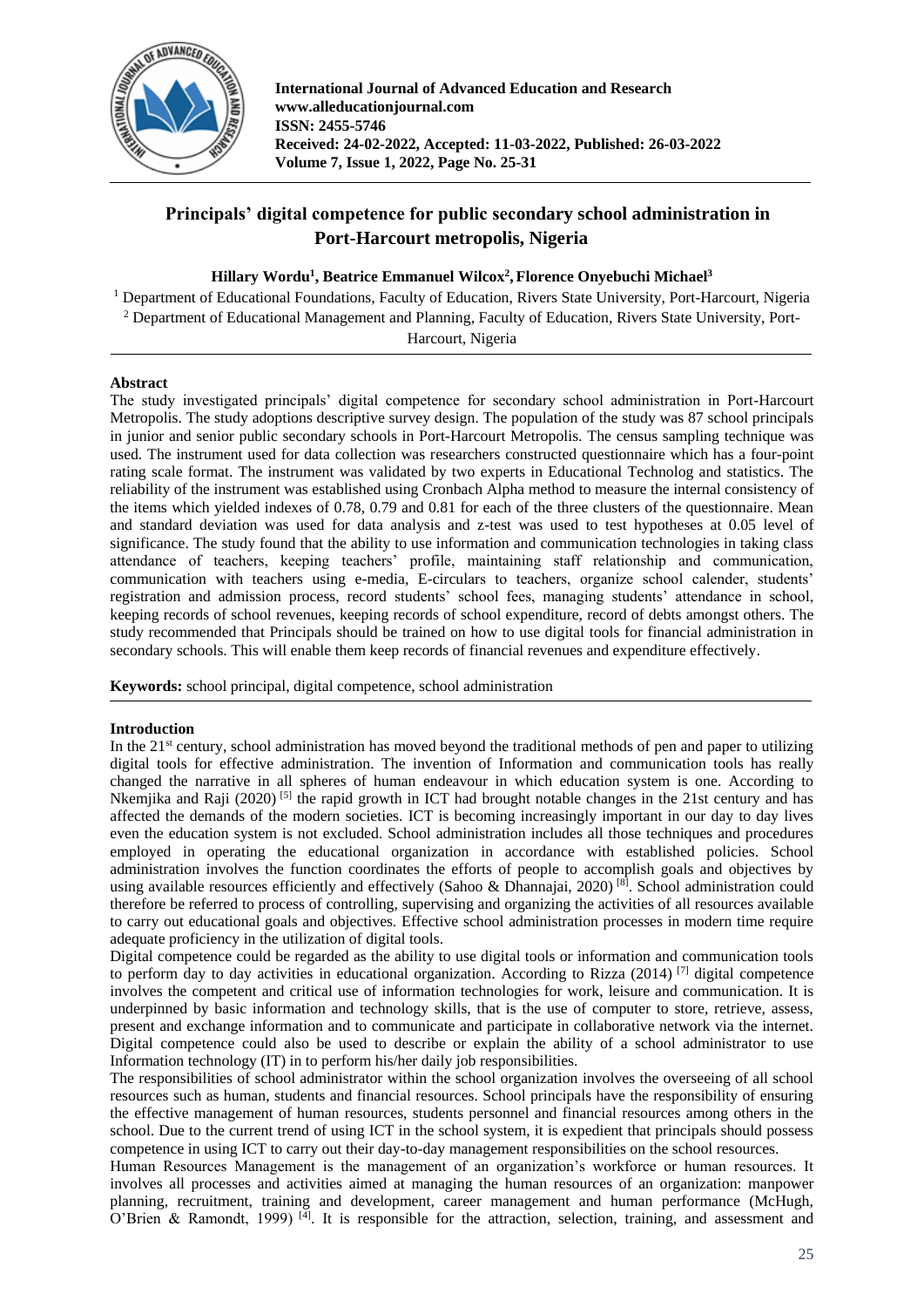rewarding of employees, while also overseeing organizational leadership and culture, and ensuring compliance with employment and labour laws. Griffin in Omebe (2014)<sup>[6]</sup>, defined human resource management as the set of organizational activities directed at attracting, developing and maintaining an effective workforce. Human resource management concerns the procurement or recruitment, staffing, welfare, maintenance, training and retraining, placement, promotion, motivation relationship, compensation or rewards, transfer and discipline of staff. It lies at the care of the efficiency of the organization. Human resource management is a basic function of management that determines the performance of staff in any organization. Human Resource Management is the function, within an organization, that focuses on the recruitment of, management of, and providing direction for, the people who work in the organization. It deals with issues relating to people, such as compensation, hiring, performance management, organization development, safety, wellness, benefits, employee motivation, communication, administration and training **(**Ayangbekun, Olowookere & Abdulrazak, 2014**)** [1] **.**

United Nation Educational Scientific Cultural Organization (2009) observes that using ICTs in human resource administration is fundamentally about harnessing technology for better planning, setting standards, effecting change and monitoring results of the employees in an educational organization. UNESCO further notes that more and more universities are looking into developing ICT applications that will do the following things: Improve on the quality and capacity of management information systems to support strategic decision-making and policy implementation; stimulate and facilitate free flow of information throughout the higher education system; and respond to the needs and demands of the academic community (especially the digital natives) for better and increased access to university services and information through the web. Many educational institutions as observed by UNESCO have started implementing the use of Oracle's PeopleSoft software and other digital tools to support staff selection, recruitment and appointment, contractual agreements, performance management and staff development among other HRM functions. School principals should be able to use basic ICT skills to taking class attendance of teachers, keeping teachers' profile, staff relationship and communication and teachers' recruitment process. Again, Saiti and Prokopiadou (2009) [9] noted that within school administration, ICT is implemented for the development of electronic applications for the management of administrative transactions and records, as well as for the rendering of well-organized and prompt information services (i.e. electronic register, electronic curriculum, digital lesson material, electronic monitoring of school progress)

Student personnel administration refers to programmes or services that are 'student centered' and are provided by educational institutions through specialized systems designed to develop and align student's personality positively (Emenike, 2018)<sup>[3]</sup>. These services are also targeted at ensuring that students are assisted to be well informed about the learning processes they have to undergo in school. According to Ejionueme (2010)<sup>[2]</sup>, student personnel administration refers to those school services that supplement and support the instructional programme of a school. Student personal services such as students' registration and admission process, orientation exercise, guidance and counselling services, students' record, communicate to students in and off campus, communication of academic details of students to parents/guardians and recording of students' school fees (Emenike, 2018) [3] could be carried out using information and communication technologies.

Ugomma, Godwin and Obasi  $(2014)$ <sup>[10]</sup> asserted that with developments in information technology in the past decades, it is expected that ICT will be used for student personnel services to meet the challenges of modern day university management. Application of ICT in student personnel services will enhance administrative work, reduce occupational stress and improve student academic performance. It emphasized that the prominent role of ICT could be seen in advancing knowledge and skills necessary for effective functioning in the modern world.

Management of school finances is another major aspect of school administration that requires the implementation of ICT tools to enhance administrative efficiency (Nkemjika & Raji, 2020)<sup>[5]</sup>. They further noted that the implementation of digital tools in financial administration creates a conducive atmosphere for financial transactions and recording in the school. School principals need to possess digital skill in school finance administration because ICT is considered means of providing a strong platform for effective system of internal control over financial reporting (Nkemjika & Raji, 2020)<sup>[5]</sup>. According to them, school administrators should be able to use ICT for keeping accurate financial record, preparation of school budget, preparing school finance reports, documentation and computation of operational funding.

Many school principals especially in the developing world have been found to pay less attention to eadministration, that is the use of information and communication technologies in administration of school resources. This neglect has made educational activities and many schools in developing countries to suffer a lot of setbacks. Researches have also found that many school principals do not consider it necessary to possess skills in information and communication technologies for school administration. It is against this background that the study tends **to** investigate principals' digital competence for secondary school administration in Port-Harcourt Metropolis.

#### **Purpose of the study**

The purpose of the study was to investigate principals' digital competence for public Secondary School Administration in Port Harcourt Metropolis in Rivers State. In specific terms the study sought to

- 1. Determine the level of principals' digital competence for human resource administration in public secondary school in Port-Harcourt Metropolis.
- 2. Determine the level of principals' digital competence for students' personnel administration in public secondary school in Port-Harcourt Metropolis.
- 3. Determine the level of principals' digital competence for financial administration in public secondary school in Port-Harcourt Metropolis.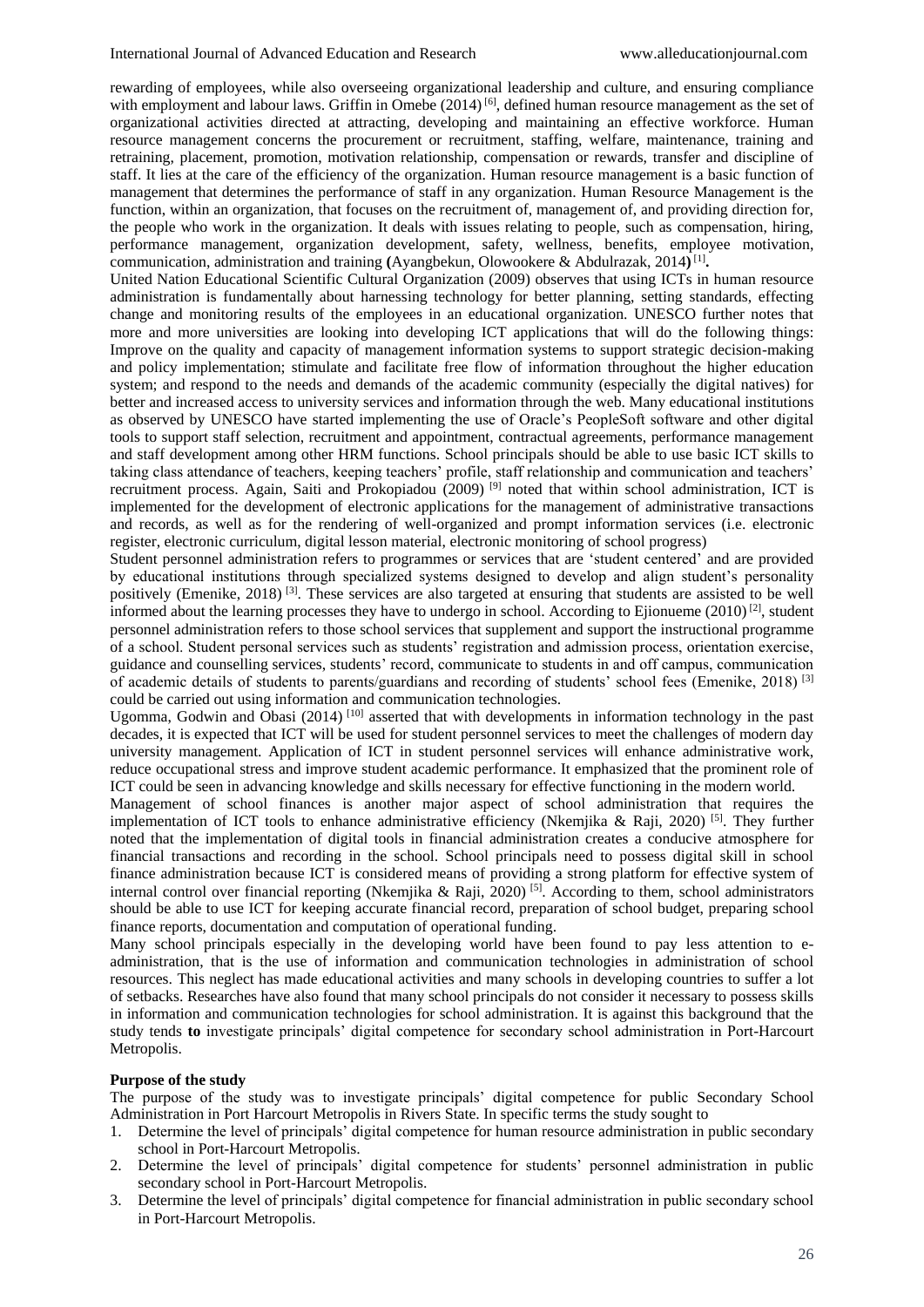## **Research Questions**

## **The following questions guided the study**

- 1. What is the level of principals' digital competence for human resource administration in public secondary school in Port-Harcourt Metropolis?
- 2. What is the level of principals' digital competence for students' personnel administration in public secondary school in Port-Harcourt Metropolis?
- 3. What is the level of principals' digital competence for administrative tasks in public secondary school in Port-Harcourt Metropolis?

## **Hypotheses**

**H01:** There is no significant difference in the mean responses of junior and secondary school principals on the level of their digital competence for human resource administration in public secondary school in Port-Harcourt Metropolis

**H02:** There is no significant difference in the mean responses of junior and secondary school principals on the level of their digital competence for students' personnel administration in public secondary school in Port-Harcourt Metropolis

**H03:** There is no significant difference in the mean responses of junior and secondary school principals on the level of their digital competence for administrative task in public secondary school in Port-Harcourt Metropolis

## **Methodology**

The study adopted a descriptive survey design. According to Nwankwo (2013), a descriptive survey is that study in which the researcher collects data usually from a large sample drawn from a given population and describes certain attributes or features of the sample as they are and as required by the study at that particular time without manipulating any independent variables of the study. The study was carried out in Port-Harcourt Metropolis, Rivers State. The population of the study consisted of 87 school principals which include 41 in Junior schools and 46 in senior secondary schools in Port-Harcourt Metropolis (Post Primary Schools Board, 2022). Due to the fact that the population was small, the researcher engaged all the 87 school principals in the study through census. The instrument used for the study was a researchers constructed questionnaire, titled "Principals' Digital Competence for Secondary School Administration". The questionnaire was structured in a four point rating scale of Very High Level (VHL), High Level (HL), Low Level (LL), and Very Low Level (VLL). The instrument was designed in three sections, which elicited information on each of the research questions. The instrument was validated by experts in Educational Technolog and statistics, Rivers State University. The instrument was subjected to reliability test using Cronbach Alpha method. The questionnaire was distributed to ten (10) principals in Eleme Local government Area, Rivers State. The reliability indices obtained using Cronbach Alpha method was 0.78, 0.79 and 0.81 for each of the three clusters of the instrument.

The instrument was distributed to the participating school principals using face to face method and electronic means where possible. Out of 87 questionnaires distributed, only 72 were retrieved. Mean and standard deviation was used to analyzed the data gathered on each of the research questions. To take decision, items with mean greater than or equal to 2.50, were rated "High Level" whereas items with mean less than 2.50 were rated "Low Level".

# **Results**

**Research Questions 1**: What is the level of principals' digital competence for human resource administration in secondary school in Port-Harcourt Metropolis?

|                |                                                   |             | <b>Junior Secondary</b><br>Principals=41 |               | <b>Senior Secondary</b><br>principals=46 |      |               |  |
|----------------|---------------------------------------------------|-------------|------------------------------------------|---------------|------------------------------------------|------|---------------|--|
| S/N            | <b>Items</b>                                      | <b>Mean</b> | S.D.                                     | <b>Remark</b> | Mean                                     | S.D. | <b>Remark</b> |  |
|                | Taking Class attendance of teachers               | 3.50        | 0.42                                     | HL            | 3.63                                     | 0.58 | HL            |  |
| $\overline{2}$ | Keeping teachers' profile                         | 3.10        | 0.51                                     | HL            | 3.52                                     | 0.39 | HL            |  |
| 3              | Staff relationship and communication              |             | 0.29                                     | HL            | 3.44                                     | 0.32 | HL            |  |
| 4              | Teachers' recruitment process                     |             | 1.03                                     | LL            | 2.13                                     | 0.92 | LL            |  |
| 5              | Teachers training and development                 | 2.31        | 1.01                                     | LL            | 2.10                                     | 1.06 | LL            |  |
| 6              | Payroll and record management                     | 2.42        | 0.92                                     | HL            | 2.39                                     | 1.01 | HL            |  |
| $\overline{7}$ | Communication with teachers using e-media         | 3.63        | 0.47                                     | HL            | 3.47                                     | 0.52 | HL            |  |
| 8              | E-circulars to teachers, students and parents     | 2.76        | 1.02                                     | <b>HL</b>     | 3.06                                     | 0.82 | HL            |  |
| 9              | Planning and decision making                      | 2.46        | 0.98                                     | LL            | 2.36                                     | 1.12 | LL            |  |
| 10             | Use of electronic media for staff appraisal       | 2.31        | 1.08                                     | LL            | 2.32                                     | 1.04 | LL            |  |
| 11             | Organize school calender and programme activities | 2.56        | 1.02                                     | HL            | 2.84                                     | 0.98 | HL            |  |
| 12             | Schedule co-curricular activities                 | 2.43        | 1.12                                     | LL            | 2.55                                     | 1.11 | HL            |  |
| 13             | Supervision and monitoring of teachers'           | 2.41        | 1.03                                     | LL            | 2.24                                     | 1.05 | LL            |  |

**Table 1:** Mean Responses on the level of principals' digital competence for human resource administration in secondary school in Port-Harcourt Metropolis.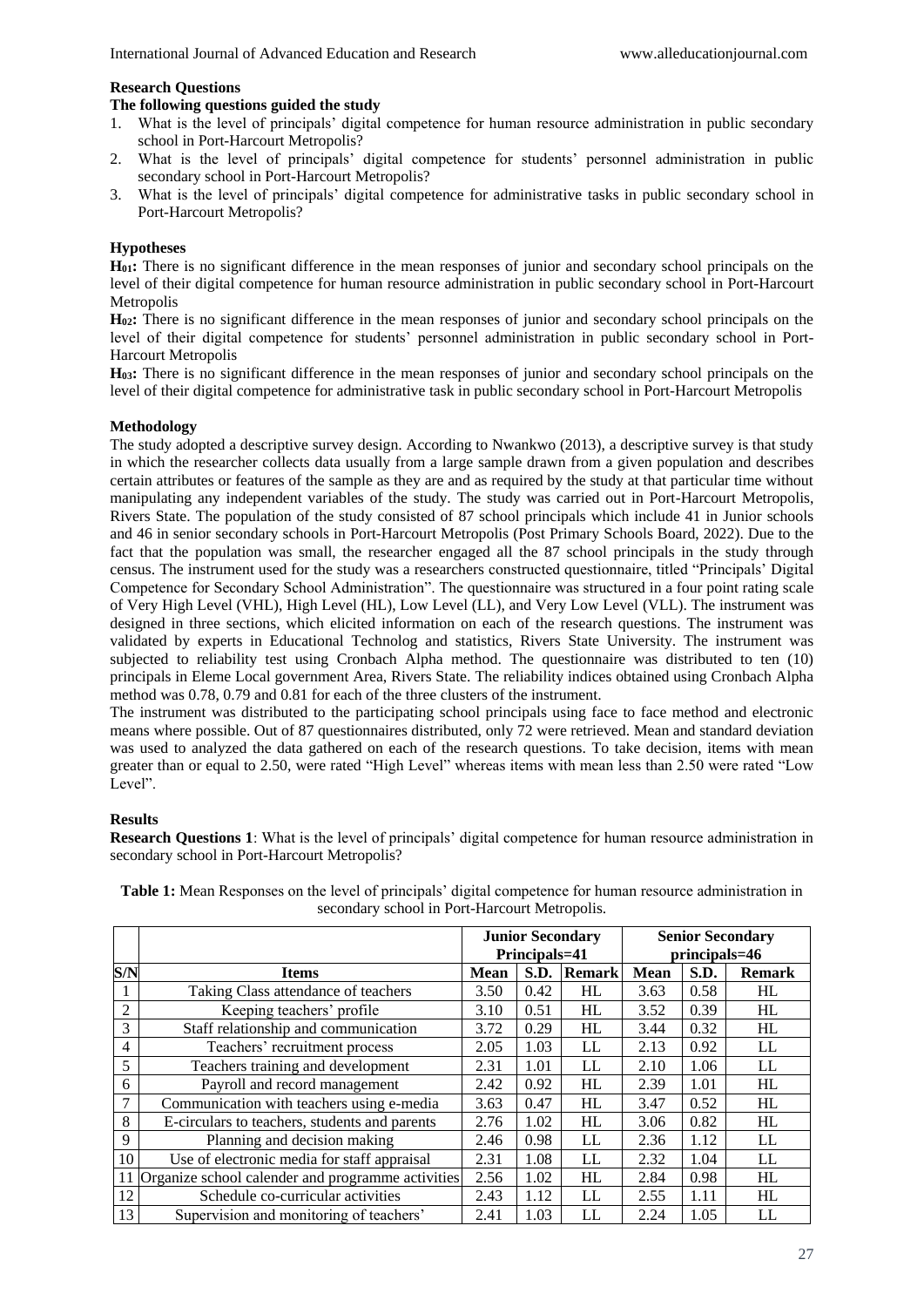|    | performance                               |           |      |      |       |      |    |
|----|-------------------------------------------|-----------|------|------|-------|------|----|
| 14 | Organize time-table                       | 3.01      |      | HL   | ر ر.ر | 0.22 | HL |
| 15 | Allotment of responsibilities to teachers | 2.21      |      | LJ L |       | 0.09 | பட |
|    | Grand Mean/ S.D                           | $\sim$ 72 | 0.85 | HL   | 2.76  | 0.82 | HL |

Field Survey, 2022

Table 1 presents the mean responses of respondents on the level of principals' digital competence for human resource administration in secondary school in Port-Harcourt Metropolis. Based on the criterion mean value, the study found that principals' digital competence in taking class attendance of teachers  $(3.50 \& 3.63)$ , keeping teachers' profile (3.10 & 3.52), staff relationship and communication (3.72 & 3.44), communication with teachers using e-media (3.63  $\&$  3.47), E-circulars to teachers, students and parents (2.76  $\&$  3.06), organize school calender and programme activities (2.56  $& 2.84$ ) and organize time-table (3.01  $& 3.31$ ) was at high level. However, principals indicated that their digital competence in teachers' recruitment process (2.05 & 2.13), teachers training and development (2.31 & 2.10), payroll and record management (2.42 & 2.39), planning and decision making (2.46 & 2.36), use of electronic media for staff appraisal (2.31 & 2.32), schedule co-curricular activities (2.43  $\&$  2.55), supervision and monitoring of teachers' performance (2.41  $\&$  2.24) and allotment of responsibilities to teachers (2.21 & 2.11) was at low level.

**Research Questions 2**: What is the level of principals' digital competence for students' personnel administration in secondary school in Port-Harcourt Metropolis?

**Table 2:** Mean Responses on the level of principals' digital competence for students' personnel administration in secondary school in Port-Harcourt Metropolis.

|     |                                                                                     | <b>Junior Secondary</b> |               |                           | <b>Senior Secondary</b> |      |     |
|-----|-------------------------------------------------------------------------------------|-------------------------|---------------|---------------------------|-------------------------|------|-----|
|     |                                                                                     | Principals=41           | principals=46 |                           |                         |      |     |
| S/N | <b>Items</b>                                                                        | <b>Mean</b>             | S.D           | <b>Rmrk Mean S.D Rmrk</b> |                         |      |     |
|     | Use of computer for students' registration and admission process                    | 2.75                    | 1.03          | HL                        | 2.63                    | 0.92 | HL  |
| 2   | Recording of students' school fees                                                  | 2.81                    | 1.01          | HL                        | 2.63                    | 1.06 | HL  |
| 3   | Managing students' attendance in school                                             | 2.92                    | 0.92          | HL                        | 2.59                    | 1.01 | HL  |
| 4   | Monitor the daily activities of students                                            | 2.13                    | 0.47          | LL                        | 2.47                    | 0.52 | LL  |
| 5   | Storage and retrieval of students' records and data                                 | 2.76                    | 1.02          | HL                        | 3.16                    | 0.82 | HL  |
| 6   | Schedule students' educational activities                                           | 2.79                    | 0.98          | HL                        | 2.66                    | 1.12 | HL  |
| 7   | Communication of academic details of students to<br>parents/guardians using e-media | 3.22                    | 1.08          | HL                        | 3.12                    | 1.04 | HL  |
| 8   | Use information technologies to communicate to students in and<br>off campus        | 2.89                    | 1.02          | HL                        | 2.93                    | 0.98 | HL. |
|     | Grand Mean and S.D                                                                  | 2.78                    | 0.94          | HL                        | 2.77                    | 0.93 | HL  |

Field Survey, 2022

Table 2 presents the mean responses on the level of school principals' digital competence for students' personnel administration in secondary school in Port-Harcourt Metropolis. Based on the criterion mean value of 2.50, the study showed that at high level principals have the ability to use computer for students' registration and admission process (2.75  $\&$  2.63), record students' school fees (2.81  $\&$  2.63), managing students' attendance in school (2.92 & 2.59), monitor the daily activities of students (2.13 & 2.47), storage and retrieval of students' records and data (2.76 & 3.16), schedule students' educational activities (2.79 & 2.66), communication of academic details of students to parents/guardians using e-media  $(3.22 \& 3.12)$  and use information technologies to communicate to students in and off campus (2.89 & 2.93).

**Research Questions 3**: What is the level of principals' digital competence for financial administration in secondary school in Port-Harcourt Metropolis?

| Table 2: Mean Responses on the level of principals' digital competence for students' financial administration in |                                              |  |
|------------------------------------------------------------------------------------------------------------------|----------------------------------------------|--|
|                                                                                                                  | secondary school in Port-Harcourt Metropolis |  |

|     |                                    |             |      |               |             |      | <b>Junior Secondary Principals=41 Senior Secondary principals=46</b> |
|-----|------------------------------------|-------------|------|---------------|-------------|------|----------------------------------------------------------------------|
| S/N | Ability to use ICT to;             | <b>Mean</b> | S.D  | <b>Remark</b> | <b>Mean</b> | S.D  | <b>Remark</b>                                                        |
|     | facilitate budget analysis         | 1.56        | 0.46 | LL            | 1.69        | 0.53 | LL                                                                   |
|     | Keep records of school revenues    | 3.02        | 0.71 | HL            | 3.36        | 0.62 | HL                                                                   |
|     | Keep records of school expenditure | 3.12        | 0.69 | HL            | 3.48        | 0.60 | HL                                                                   |
|     | Payroll management                 | 2.19        | 1.01 | LL            | 2.21        | 1.05 | LL                                                                   |
|     | Record of debts                    | 3.12        | 0.91 | HL            | 3.21        | 0.71 | HL                                                                   |
| 6   | Management of cash flow            | 2.11        | 1.01 | LL            | 2.04        | 1.11 | LL                                                                   |
|     | Payment of staff members           | 2.91        | 0.89 | HL            | 2.87        | 0.69 | HL                                                                   |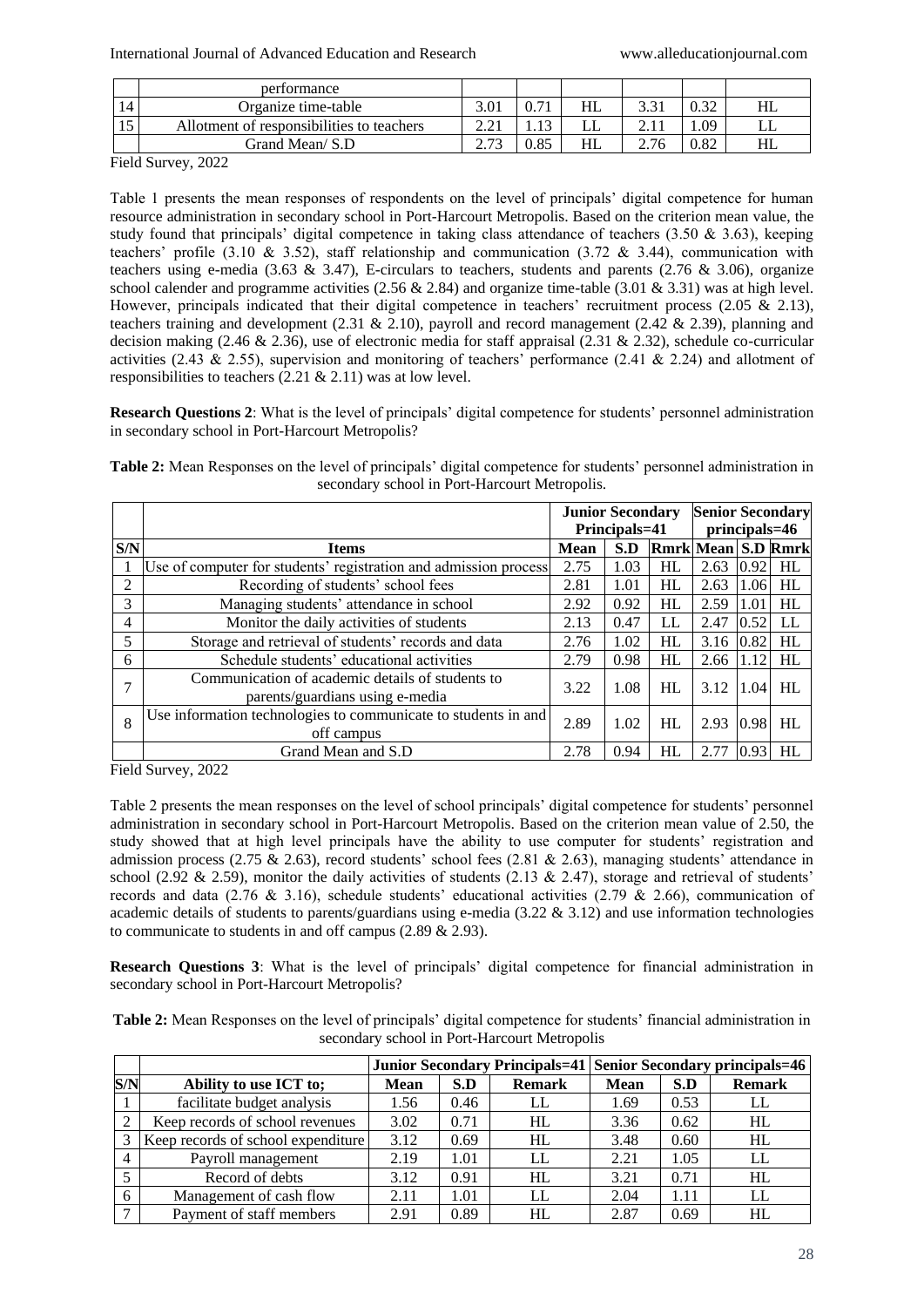|                 | Make orders for school supply | 2.00 | 1.01           | يابا | .94                         | .14    |    |
|-----------------|-------------------------------|------|----------------|------|-----------------------------|--------|----|
|                 | Cash register                 | ററ   | .04            | ப    | ററ<br>$\angle$ . $\angle$ c | . . 14 | ப  |
| 10 <sup>1</sup> | Stock register                | 2.10 | 1 <sub>2</sub> | ப    | 2.09                        | 1.02   | ப  |
|                 | Grand Mean & S. D             | 2.44 | 0.89           | ىلىا | $\cap$ $\in$<br>ے . ۔       | 0.86   | HL |

Field Survey, 2022

Table 3 presents the mean responses on the level of principals' digital competence for students' financial administration in secondary school in Port-Harcourt Metropolis. The mean responses showed that principals possess the ability to use ICT to; keep records of school revenues 3.02 & 3.36), keep records of school expenditure (3.12 & 3.48), record of debts (3.12 & 3.21), and Payment of staff members (2.91 & 2.87) at high level. However, the respondents indicated that they possess ability to use ICT to; facilitate budget analysis (1.56 & 1.69), payroll management (2.19 & 2.21), manage cash flow (2.11 & 2.04), make orders for school supply  $(2.00 \& 1.94)$ , cash register  $(2.22 \& 2.28)$ , and stock register  $(2.10 \& 2.09)$  at a low level.

# **Hypotheses**

**H01:** There is no significant difference in the mean responses of junior and secondary school principals on the level of their digital competence for human resource administration in secondary school in Port-Harcourt Metropolis

**Table 4:** z-test analysis on the level of their digital competence for human resource administration in secondary school in Port-Harcourt Metropolis

| Groups                                                        | N              | Mean | S.D  | D.f | Lev. of sig | z-cal | z-crit | remark   |
|---------------------------------------------------------------|----------------|------|------|-----|-------------|-------|--------|----------|
| <b>Principals (Junior)</b>                                    | 4 <sub>1</sub> | 272  | 0.85 |     |             |       |        |          |
|                                                               |                |      |      | 85  | 0.05        | 0.24  | 1.98   | Accepted |
| <b>Principals (Senior)</b>                                    | 46             | 2.76 | 0.82 |     |             |       |        |          |
| $\mathbf{D}$ $\mathbf{D}$ $\mathbf{D}$ $\mathbf{A}\mathbf{D}$ |                |      |      |     |             |       |        |          |

Research Data, 2022

Table 4 presents the z-test analysis on the mean responses of principals on the level of their digital competence for human resource administration in secondary school in Port-Harcourt Metropolis. The analysis showed that at 0.05 level of significance and degree of freedom 85, the z-crit was 1.98. The calculated value of z was 0.24. This shows that the z-crit  $(1.98)$  is greater than the calculated value of z  $(0.24)$ . Thus, the null hypothesis was accepted.

H02: There is no significant difference in the mean responses of junior and secondary school principals on the level of their digital competence for students' personnel administration in secondary school in Port-Harcourt Metropolis

**Table 5:** z-test analysis on the level of their digital competence for student personnel administration in secondary school in Port-Harcourt Metropolis

| 2.78<br>0.94<br>Principals (Junior)<br>41<br>85<br>.98<br>0.05<br>0.071 | Groups | N | <b>Mean</b> | S.D | D. f | Lev. of sig | z-cal | z-crit | remark   |
|-------------------------------------------------------------------------|--------|---|-------------|-----|------|-------------|-------|--------|----------|
|                                                                         |        |   |             |     |      |             |       |        |          |
|                                                                         |        |   |             |     |      |             |       |        | Accepted |
| $\gamma$ $\tau\tau$<br>0.93<br>46<br>Principals (Senior)                |        |   |             |     |      |             |       |        |          |

Research Data, 2022

Table 4: z-test analysis on the mean responses of principals on the level of their digital competence for students personnel administration in secondary school in Port-Harcourt Metropolis. The analysis showed that at 0.05 level of significance and degree of freedom 85, the z-crit was 1.98. The calculated value of z was 0.071. This shows that the z-crit (1.98) is greater than the calculated value of z (0.071). Thus, the null hypothesis was accepted. H03: There is no significant difference in the mean responses of junior and secondary school principals on the level of their digital competence for administrative task in secondary school in Port-Harcourt Metropolis

**Table 6:** z-test analysis on the level of their digital competence for financial resource administration in secondary school in Port-Harcourt Metropolis

| Groups                                       | N  | Mean | S.D  | $\mathbf{D}.\mathbf{f}$ | Lev. of sig | z-cal | z-crit | <b>Remark</b> |
|----------------------------------------------|----|------|------|-------------------------|-------------|-------|--------|---------------|
| Principals (Junior)                          | 41 | 2.44 | 0.89 |                         |             |       |        |               |
|                                              |    |      |      | 85                      | 0.05        | 0.567 | 1.98   | Accepted      |
| Principals (Senior)                          | 46 | 2.52 | 0.86 |                         |             |       |        |               |
| $\sim$<br>$\sim$ $\sim$ $\sim$ $\sim$ $\sim$ |    |      |      |                         |             |       |        |               |

Research Data, 2022

Table 4 presents the z-test analysis on the mean responses of principals on the level of their digital competence for financial administration in secondary school in Port-Harcourt Metropolis. The analysis showed that at 0.05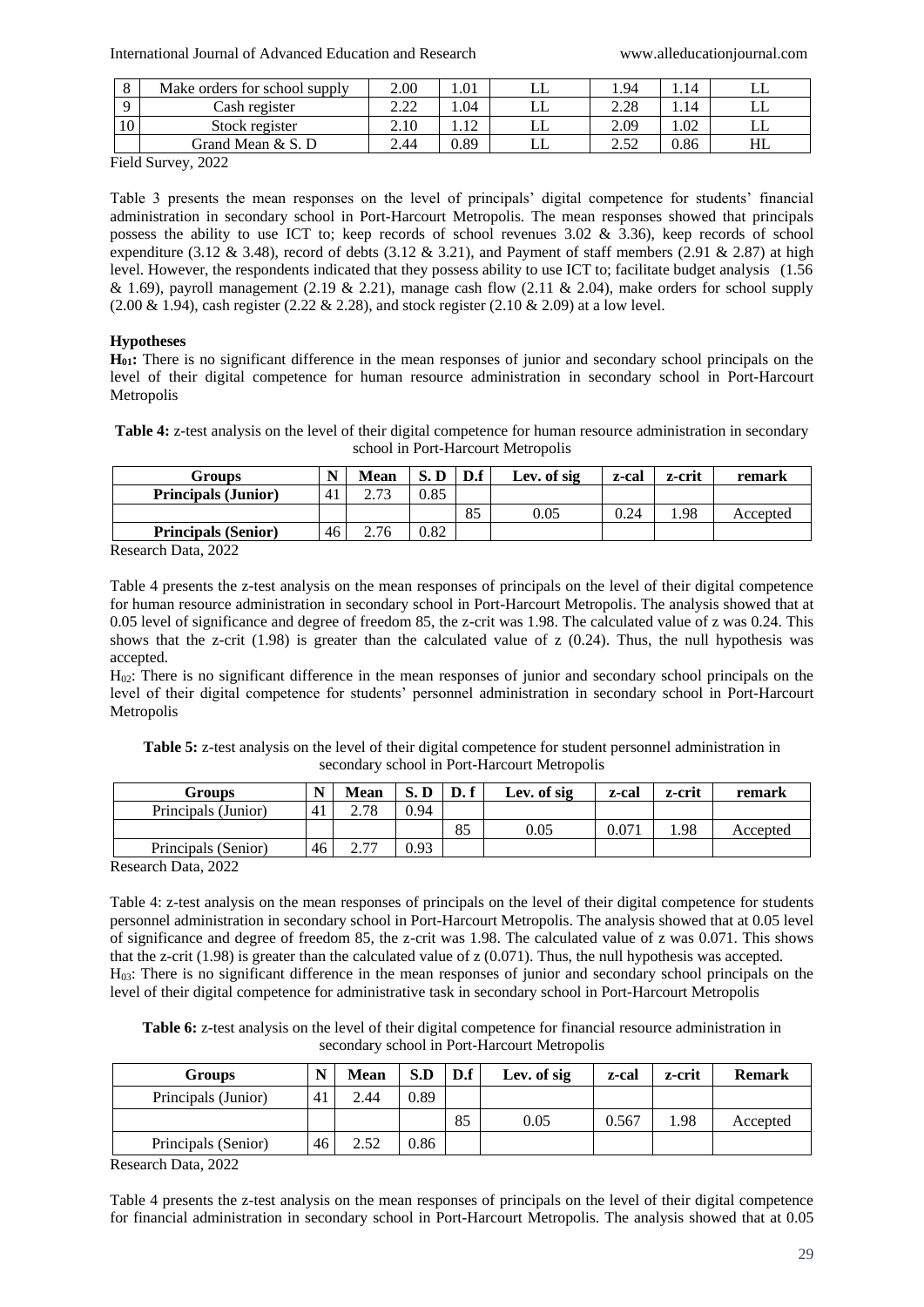level of significance and degree of freedom 85, the z-crit was 1.98. The calculated value of z was 0.567. This shows that the z-crit  $(1.98)$  is greater than the calculated value of z  $(0.567)$ . Thus, the null hypothesis was accepted.

## **Discussion of Findings**

Research question one found the level of principals' digital competence for human resource administration in secondary school in Port-Harcourt Metropolis. Findings showed that principals' digital competence in taking class attendance of teachers, keeping teachers' profile, staff relationship and communication, communication with teachers using e-media, E-circulars to teachers, students and parents, organize school calender and programme activities and organize time-table is at high level. However, findings showed that principals' level of digital competence in teachers' recruitment process, teachers training and development, payroll and record management, planning and decision making, use of electronic media for staff appraisal, schedule co-curricular activities, supervision and monitoring of teachers' performance and allotment of responsibilities to teachers is low. This finding is in line with United Nation Educational Scientific and Cultural Organization (2009) who observes that there is rising need for school administrators using ICTs in human resource administration. They further noted that digital competence is fundamentally needed for harnessing technology for better planning, setting standards, effecting change and monitoring results of the employees in an educational organization.

Research question 2 shows the level of principals' digital competence for students' personnel administration in secondary school in Port-Harcourt Metropolis. The findings revealed that principals have the ability to use computer for students' registration and admission process, record students' school fees, managing students' attendance in school, monitor the daily activities of students, storage and retrieval of students' records and data, schedule students' educational activities, communication of academic details of students to parents/guardians using e-media and use information technologies to communicate to students in and off campus at high level. The study is in consistent with Ugomma, Godwin and Obasi (2014) [10] who stated that with developments in information technology in the past decades, it is expected that ICT is utilized for student personnel services such as registration of students, admission processes, recording students' progress and communication, to meet the challenges of modern day. Emenike (2018)<sup>[3]</sup> also supported that student personal services such as students' registration and admission process, orientation exercise, guidance and counselling services, students' record, communicate to students in and off campus, communication of academic details of students to parents/guardians and recording of students' school fees could be carried out using information and communication technologies. Hence, principals needs to possess basic ICT skills in order to utilize computers for their administrative responsibilities.

Research question 3 found that e level of principals' digital competence for keeping records of school revenues, keeping records of school expenditure, record of debts, and Payment of staff members at high level. However, principals possess the ability to use ICT to; facilitate budget analysis, payroll management, manage cash flow, make orders for school supply, cash register and stock register at a low level. The study is in line with Nkemjika and Raji (2020)<sup>[5]</sup>, who in their study found that school administrators should be able to use ICT for keeping accurate financial record, preparation of school budget, preparing school finance reports, documentation and calculation of operational funding.

# **Conclusion**

The study concluded that principals in secondary schools have the ability to use information and communication technologies in taking class attendance of teachers, keeping teachers' profile, maintaining staff relationship and communication, communication with teachers using e-media, E-circulars to teachers, organize school calender, students' registration and admission process, record students' school fees, managing students' attendance in school, keeping records of school revenues, keeping records of school expenditure, record of debts amongst others.

#### **Recommendations**

The following recommendations were made based on the findings of the study

- 1. Government should organize digital training programme for school principals. This will enable principals to possess skills in utilizing information and communication and technologies in school administration.
- 2. Government should provide school principals with personal computers so as to enable them have access to digital tools for effective school administration especially for students' personnel management.
- 3. Principals should be trained on how to use digital tools for financial administration in secondary schools. This will enable them keep records of financial revenues and expenditure effectively.

#### **References**

- 1. Ayangbekun OJ. Olowookere AS, Abdulrazak AI. ICT Application to Human Resources Management System Design. Journal of Multidisciplinary Engineering Science and Technology (JMEST),2014:1(5):273- 280.
- 2. Ejionueme LK. Management of student personnel services in federal and state universities. Unpublished Ph.D. Thesis, Department of Educational Foundations, University of Nigeria, Nsukka, 2010.